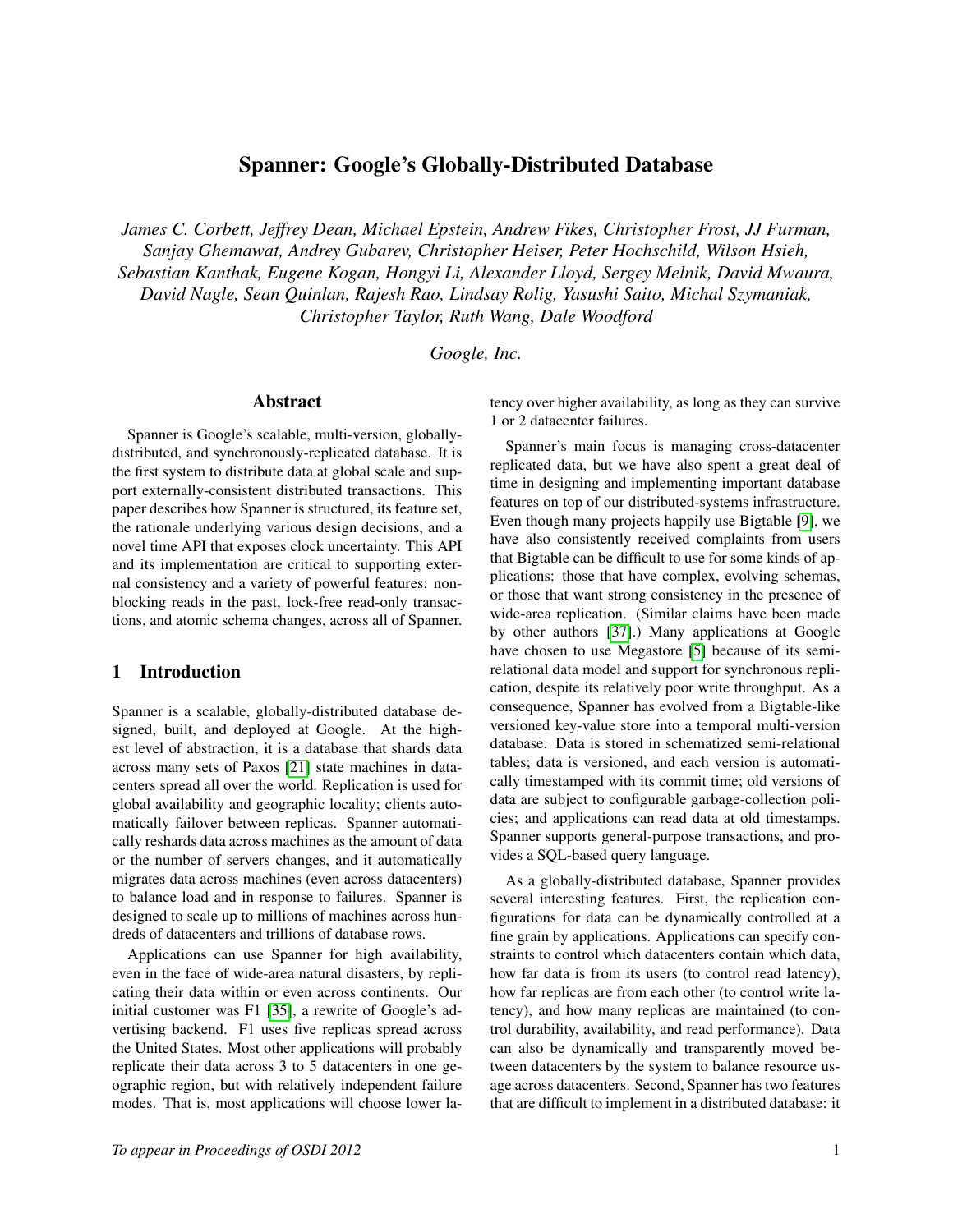provides externally consistent [\[16\]](#page-13-3) reads and writes, and globally-consistent reads across the database at a timestamp. These features enable Spanner to support consistent backups, consistent MapReduce executions [\[12\]](#page-13-4), and atomic schema updates, all at global scale, and even in the presence of ongoing transactions.

These features are enabled by the fact that Spanner assigns globally-meaningful commit timestamps to transactions, even though transactions may be distributed. The timestamps reflect serialization order. In addition, the serialization order satisfies external consistency (or equivalently, linearizability [\[20\]](#page-13-5)): if a transaction  $T_1$ commits before another transaction  $T_2$  starts, then  $T_1$ 's commit timestamp is smaller than  $T_2$ 's. Spanner is the first system to provide such guarantees at global scale.

The key enabler of these properties is a new TrueTime API and its implementation. The API directly exposes clock uncertainty, and the guarantees on Spanner's timestamps depend on the bounds that the implementation provides. If the uncertainty is large, Spanner slows down to wait out that uncertainty. Google's cluster-management software provides an implementation of the TrueTime API. This implementation keeps uncertainty small (generally less than 10ms) by using multiple modern clock references (GPS and atomic clocks).

Section [2](#page-1-0) describes the structure of Spanner's implementation, its feature set, and the engineering decisions that went into their design. Section [3](#page-4-0) describes our new TrueTime API and sketches its implementation. Section [4](#page-5-0) describes how Spanner uses TrueTime to implement externally-consistent distributed transactions, lockfree read-only transactions, and atomic schema updates. Section [5](#page-8-0) provides some benchmarks on Spanner's performance and TrueTime behavior, and discusses the experiences of F1. Sections [6,](#page-11-0) [7,](#page-11-1) and [8](#page-12-2) describe related and future work, and summarize our conclusions.

# <span id="page-1-0"></span>2 Implementation

This section describes the structure of and rationale underlying Spanner's implementation. It then describes the *directory* abstraction, which is used to manage replication and locality, and is the unit of data movement. Finally, it describes our data model, why Spanner looks like a relational database instead of a key-value store, and how applications can control data locality.

A Spanner deployment is called a *universe*. Given that Spanner manages data globally, there will be only a handful of running universes. We currently run a test/playground universe, a development/production universe, and a production-only universe.

Spanner is organized as a set of *zones*, where each zone is the rough analog of a deployment of Bigtable



<span id="page-1-1"></span>Figure 1: Spanner server organization.

servers [\[9\]](#page-12-0). Zones are the unit of administrative deployment. The set of zones is also the set of locations across which data can be replicated. Zones can be added to or removed from a running system as new datacenters are brought into service and old ones are turned off, respectively. Zones are also the unit of physical isolation: there may be one or more zones in a datacenter, for example, if different applications' data must be partitioned across different sets of servers in the same datacenter.

Figure [1](#page-1-1) illustrates the servers in a Spanner universe. A zone has one *zonemaster* and between one hundred and several thousand *spanservers*. The former assigns data to spanservers; the latter serve data to clients. The per-zone *location proxies* are used by clients to locate the spanservers assigned to serve their data. The *universe master* and the *placement driver* are currently singletons. The universe master is primarily a console that displays status information about all the zones for interactive debugging. The placement driver handles automated movement of data across zones on the timescale of minutes. The placement driver periodically communicates with the spanservers to find data that needs to be moved, either to meet updated replication constraints or to balance load. For space reasons, we will only describe the spanserver in any detail.

### 2.1 Spanserver Software Stack

This section focuses on the spanserver implementation to illustrate how replication and distributed transactions have been layered onto our Bigtable-based implementation. The software stack is shown in Figure [2.](#page-2-0) At the bottom, each spanserver is responsible for between 100 and 1000 instances of a data structure called a *tablet*. A tablet is similar to Bigtable's tablet abstraction, in that it implements a bag of the following mappings:

(key: string, timestamp: int64)  $\rightarrow$  string

Unlike Bigtable, Spanner assigns timestamps to data, which is an important way in which Spanner is more like a multi-version database than a key-value store. A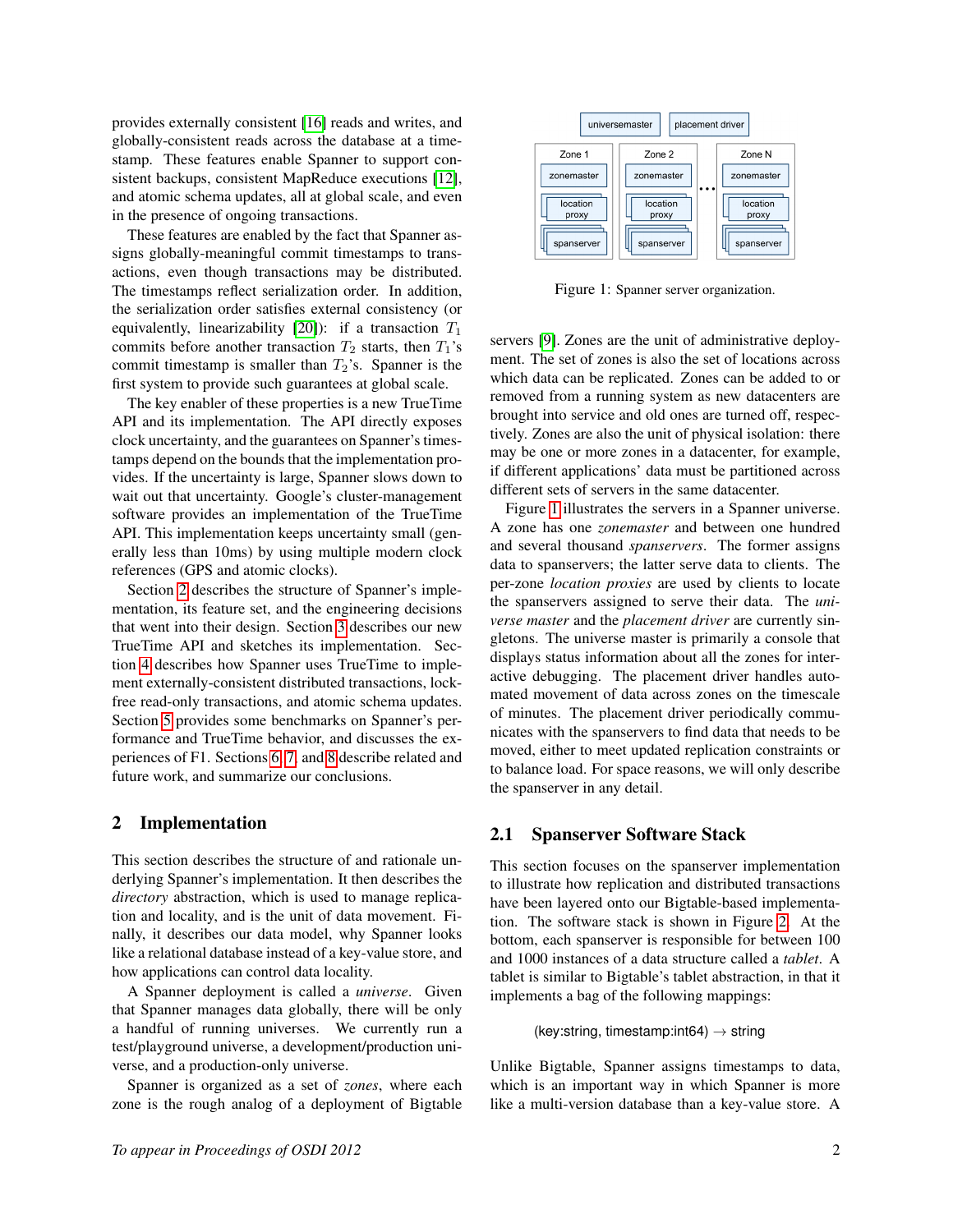

<span id="page-2-0"></span>Figure 2: Spanserver software stack.

tablet's state is stored in set of B-tree-like files and a write-ahead log, all on a distributed file system called Colossus (the successor to the Google File System [\[15\]](#page-13-6)).

To support replication, each spanserver implements a single Paxos state machine on top of each tablet. (An early Spanner incarnation supported multiple Paxos state machines per tablet, which allowed for more flexible replication configurations. The complexity of that design led us to abandon it.) Each state machine stores its metadata and log in its corresponding tablet. Our Paxos implementation supports long-lived leaders with time-based leader leases, whose length defaults to 10 seconds. The current Spanner implementation logs every Paxos write twice: once in the tablet's log, and once in the Paxos log. This choice was made out of expediency, and we are likely to remedy this eventually. Our implementation of Paxos is pipelined, so as to improve Spanner's throughput in the presence of WAN latencies; but writes are applied by Paxos in order (a fact on which we will depend in Section [4\)](#page-5-0).

The Paxos state machines are used to implement a consistently replicated bag of mappings. The key-value mapping state of each replica is stored in its corresponding tablet. Writes must initiate the Paxos protocol at the leader; reads access state directly from the underlying tablet at any replica that is sufficiently up-to-date. The set of replicas is collectively a *Paxos group*.

At every replica that is a leader, each spanserver implements a *lock table* to implement concurrency control. The lock table contains the state for two-phase locking: it maps ranges of keys to lock states. (Note that having a long-lived Paxos leader is critical to efficiently managing the lock table.) In both Bigtable and Spanner, we designed for long-lived transactions (for example, for report generation, which might take on the order of minutes), which perform poorly under optimistic concurrency control in the presence of conflicts. Operations



<span id="page-2-1"></span>Figure 3: Directories are the unit of data movement between Paxos groups.

that require synchronization, such as transactional reads, acquire locks in the lock table; other operations bypass the lock table.

At every replica that is a leader, each spanserver also implements a *transaction manager* to support distributed transactions. The transaction manager is used to implement a *participant leader*; the other replicas in the group will be referred to as *participant slaves*. If a transaction involves only one Paxos group (as is the case for most transactions), it can bypass the transaction manager, since the lock table and Paxos together provide transactionality. If a transaction involves more than one Paxos group, those groups' leaders coordinate to perform twophase commit. One of the participant groups is chosen as the coordinator: the participant leader of that group will be referred to as the *coordinator leader*, and the slaves of that group as *coordinator slaves*. The state of each transaction manager is stored in the underlying Paxos group (and therefore is replicated).

### 2.2 Directories and Placement

On top of the bag of key-value mappings, the Spanner implementation supports a bucketing abstraction called a *directory*, which is a set of contiguous keys that share a common prefix. (The choice of the term *directory* is a historical accident; a better term might be *bucket*.) We will explain the source of that prefix in Section [2.3.](#page-3-0) Supporting directories allows applications to control the locality of their data by choosing keys carefully.

A directory is the unit of data placement. All data in a directory has the same replication configuration. When data is moved between Paxos groups, it is moved directory by directory, as shown in Figure [3.](#page-2-1) Spanner might move a directory to shed load from a Paxos group; to put directories that are frequently accessed together into the same group; or to move a directory into a group that is closer to its accessors. Directories can be moved while client operations are ongoing. One could expect that a 50MB directory can be moved in a few seconds.

The fact that a Paxos group may contain multiple directories implies that a Spanner tablet is different from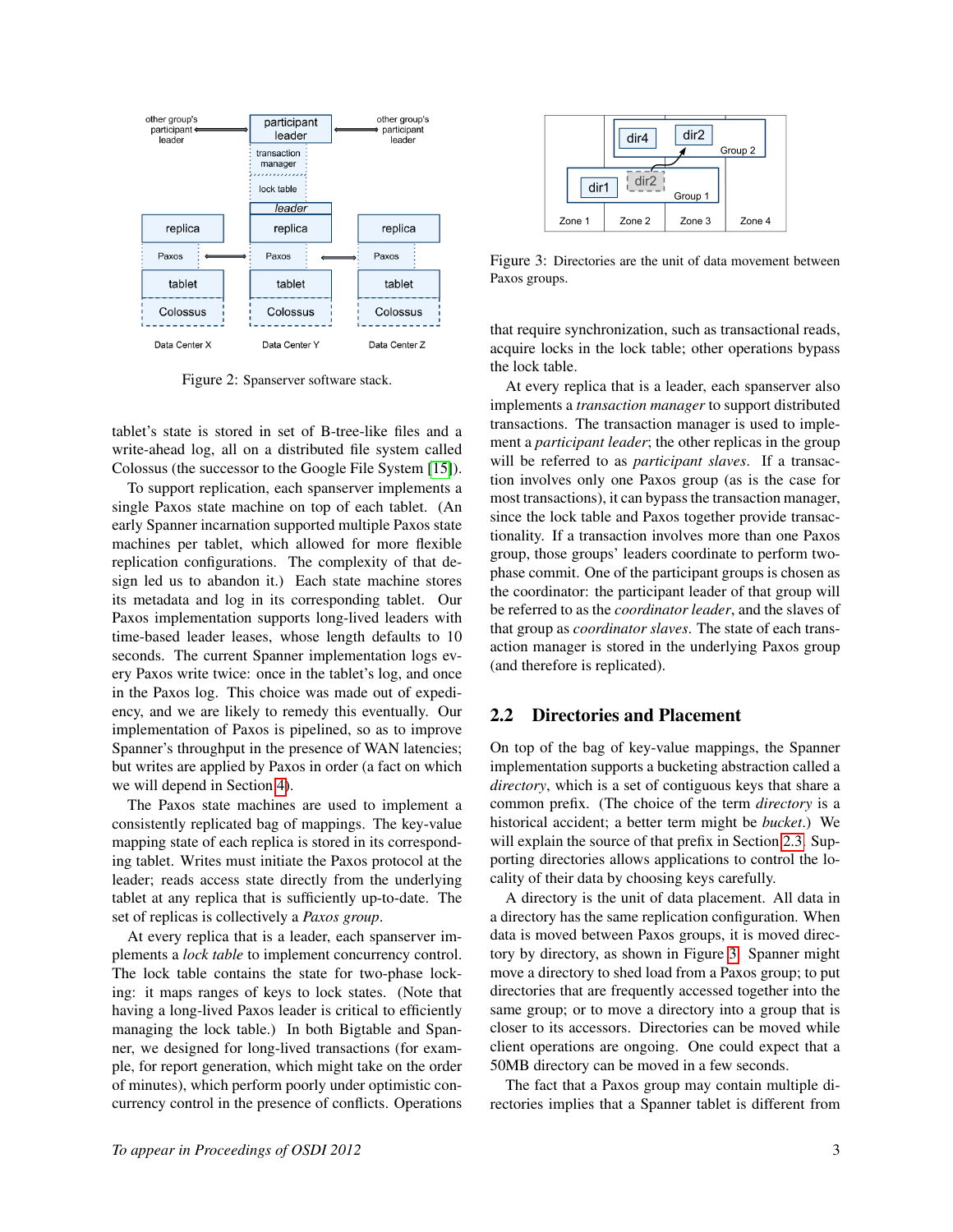a Bigtable tablet: the former is not necessarily a single lexicographically contiguous partition of the row space. Instead, a Spanner tablet is a container that may encapsulate multiple partitions of the row space. We made this decision so that it would be possible to colocate multiple directories that are frequently accessed together.

*Movedir* is the background task used to move directories between Paxos groups [\[14\]](#page-13-7). Movedir is also used to add or remove replicas to Paxos groups [\[25\]](#page-13-8), because Spanner does not yet support in-Paxos configuration changes. Movedir is not implemented as a single transaction, so as to avoid blocking ongoing reads and writes on a bulky data move. Instead, movedir registers the fact that it is starting to move data and moves the data in the background. When it has moved all but a nominal amount of the data, it uses a transaction to atomically move that nominal amount and update the metadata for the two Paxos groups.

A directory is also the smallest unit whose geographicreplication properties (or *placement*, for short) can be specified by an application. The design of our placement-specification language separates responsibilities for managing replication configurations. Administrators control two dimensions: the number and types of replicas, and the geographic placement of those replicas. They create a menu of named options in these two dimensions (e.g., *North America, replicated 5 ways with 1 witness*). An application controls how data is replicated, by tagging each database and/or individual directories with a combination of those options. For example, an application might store each end-user's data in its own directory, which would enable user *A*'s data to have three replicas in Europe, and user *B*'s data to have five replicas in North America.

For expository clarity we have over-simplified. In fact, Spanner will shard a directory into multiple *fragments* if it grows too large. Fragments may be served from different Paxos groups (and therefore different servers). Movedir actually moves fragments, and not whole directories, between groups.

# <span id="page-3-0"></span>2.3 Data Model

Spanner exposes the following set of data features to applications: a data model based on schematized semi-relational tables, a query language, and generalpurpose transactions. The move towards supporting these features was driven by many factors. The need to support schematized semi-relational tables and synchronous replication is supported by the popularity of Megastore [\[5\]](#page-12-1). At least 300 applications within Google use Megastore (despite its relatively low performance) because its data model is simpler to manage than Bigtable's, and because of its support for synchronous replication across datacenters. (Bigtable only supports eventually-consistent replication across datacenters.) Examples of well-known Google applications that use Megastore are Gmail, Picasa, Calendar, Android Market, and AppEngine. The need to support a SQLlike query language in Spanner was also clear, given the popularity of Dremel [\[28\]](#page-13-9) as an interactive dataanalysis tool. Finally, the lack of cross-row transactions in Bigtable led to frequent complaints; Percolator [\[32\]](#page-13-10) was in part built to address this failing. Some authors have claimed that general two-phase commit is too expensive to support, because of the performance or availability problems that it brings [\[9,](#page-12-0) [10,](#page-12-3) [19\]](#page-13-11). We believe it is better to have application programmers deal with performance problems due to overuse of transactions as bottlenecks arise, rather than always coding around the lack of transactions. Running two-phase commit over Paxos mitigates the availability problems.

The application data model is layered on top of the directory-bucketed key-value mappings supported by the implementation. An application creates one or more *databases* in a universe. Each database can contain an unlimited number of schematized *tables*. Tables look like relational-database tables, with rows, columns, and versioned values. We will not go into detail about the query language for Spanner. It looks like SQL with some extensions to support protocol-buffer-valued fields.

Spanner's data model is not purely relational, in that rows must have names. More precisely, every table is required to have an ordered set of one or more primary-key columns. This requirement is where Spanner still looks like a key-value store: the primary keys form the name for a row, and each table defines a mapping from the primary-key columns to the non-primary-key columns. A row has existence only if some value (even if it is NULL) is defined for the row's keys. Imposing this structure is useful because it lets applications control data locality through their choices of keys.

Figure [4](#page-4-1) contains an example Spanner schema for storing photo metadata on a per-user, per-album basis. The schema language is similar to Megastore's, with the additional requirement that every Spanner database must be partitioned by clients into one or more hierarchies of tables. Client applications declare the hierarchies in database schemas via the INTERLEAVE IN declarations. The table at the top of a hierarchy is a *directory table*. Each row in a directory table with key *K*, together with all of the rows in descendant tables that start with *K* in lexicographic order, forms a directory. ON DELETE CASCADE says that deleting a row in the directory table deletes any associated child rows. The figure also illustrates the interleaved layout for the example database: for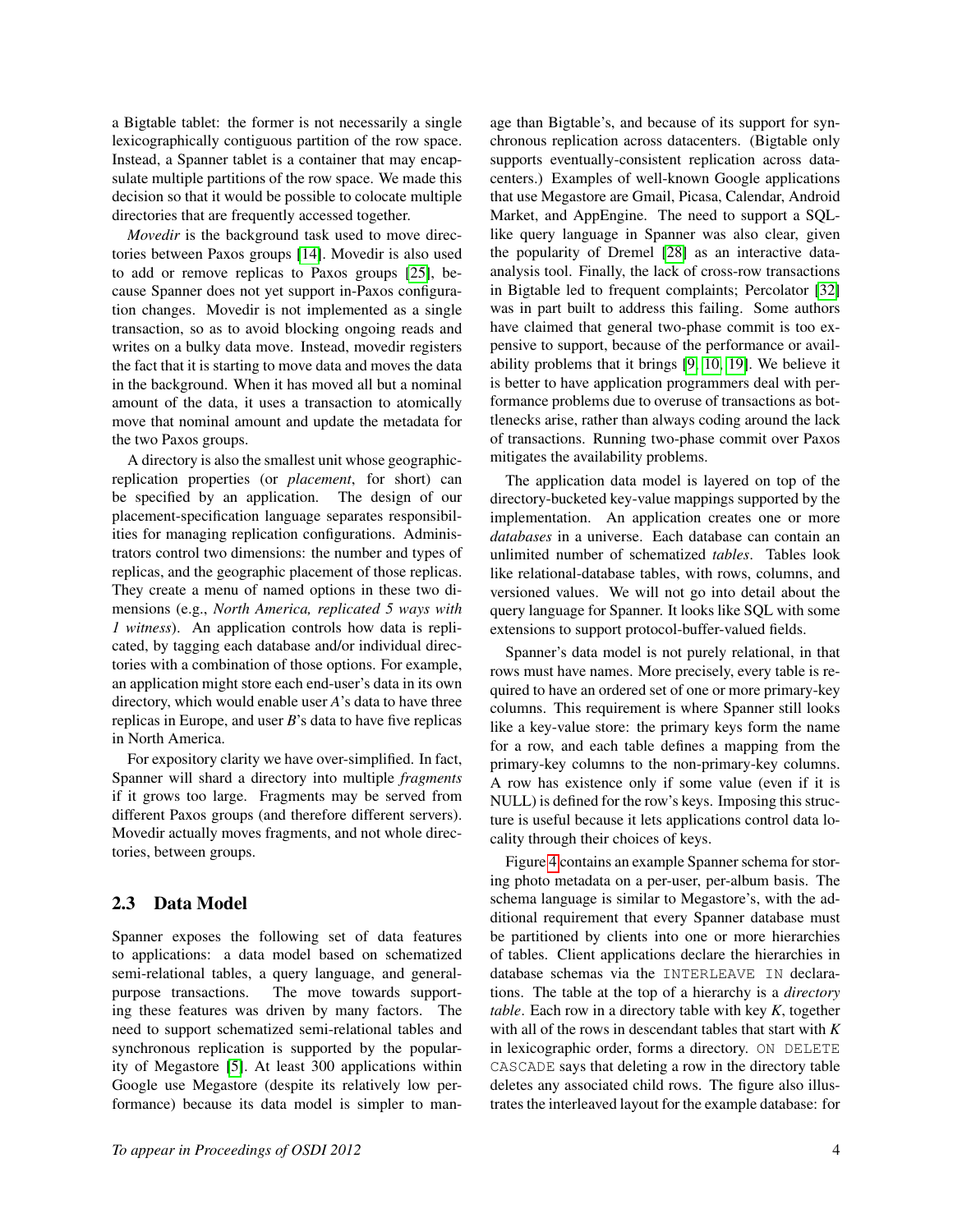```
CREATE TABLE Users {
  uid INT64 NOT NULL, email STRING
} PRIMARY KEY (uid), DIRECTORY;
CREATE TABLE Albums {
  uid INT64 NOT NULL, aid INT64 NOT NULL,
  name STRING
} PRIMARY KEY (uid, aid),
  INTERLEAVE IN PARENT Users ON DELETE CASCADE;
                                 \cdotsUsers(1)Albums(1,1
                                Directory 3665
               Albums(1,2)Users(2)Albums(2,1)
                                 Directory 453
              \frac{7154116(2,2)}{Albums(2,3)}
```
<span id="page-4-1"></span>

Figure 4: Example Spanner schema for photo metadata, and the interleaving implied by INTERLEAVE IN.

example, Albums $(2, 1)$  represents the row from the Albums table for user id 2, album id 1. This interleaving of tables to form directories is significant because it allows clients to describe the locality relationships that exist between multiple tables, which is necessary for good performance in a sharded, distributed database. Without it, Spanner would not know the most important locality relationships.

# <span id="page-4-0"></span>3 TrueTime

| Method            | Returns                              |  |  |
|-------------------|--------------------------------------|--|--|
| TTnow()           | TTinterval: [earliest, latest]       |  |  |
| $TT.$ after $(t)$ | true if t has definitely passed      |  |  |
| TT. before(t)     | true if t has definitely not arrived |  |  |

<span id="page-4-2"></span>Table 1: TrueTime API. The argument t is of type *TTstamp*.

This section describes the TrueTime API and sketches its implementation. We leave most of the details for another paper: our goal is to demonstrate the power of having such an API. Table [1](#page-4-2) lists the methods of the API. TrueTime explicitly represents time as a *TTinterval*, which is an interval with bounded time uncertainty (unlike standard time interfaces that give clients no notion of uncertainty). The endpoints of a *TTinterval* are of type *TTstamp*. The *TT.now*() method returns a *TTinterval* that is guaranteed to contain the absolute time during which *TT.now*() was invoked. The time epoch is analogous to UNIX time with leap-second smearing. Define the instantaneous error bound as  $\epsilon$ , which is half of the interval's width, and the average error bound as  $\bar{\epsilon}$ . The *TT.after*() and *TT.before*() methods are convenience wrappers around *TT.now*().

Denote the absolute time of an event *e* by the function t*abs*(e). In more formal terms, TrueTime guarantees that for an invocation  $tt = TT now()$ , *tt.earliest*  $\leq$  $t_{abs}(e_{now}) \leq t$ *t.latest*, where  $e_{now}$  is the invocation event.

The underlying time references used by TrueTime are GPS and atomic clocks. TrueTime uses two forms of time reference because they have different failure modes. GPS reference-source vulnerabilities include antenna and receiver failures, local radio interference, correlated failures (e.g., design faults such as incorrect leapsecond handling and spoofing), and GPS system outages. Atomic clocks can fail in ways uncorrelated to GPS and each other, and over long periods of time can drift significantly due to frequency error.

TrueTime is implemented by a set of *time master* machines per datacenter and a *timeslave daemon* per machine. The majority of masters have GPS receivers with dedicated antennas; these masters are separated physically to reduce the effects of antenna failures, radio interference, and spoofing. The remaining masters (which we refer to as *Armageddon masters*) are equipped with atomic clocks. An atomic clock is not that expensive: the cost of an Armageddon master is of the same order as that of a GPS master. All masters' time references are regularly compared against each other. Each master also cross-checks the rate at which its reference advances time against its own local clock, and evicts itself if there is substantial divergence. Between synchronizations, Armageddon masters advertise a slowly increasing time uncertainty that is derived from conservatively applied worst-case clock drift. GPS masters advertise uncertainty that is typically close to zero.

Every daemon polls a variety of masters [\[29\]](#page-13-12) to reduce vulnerability to errors from any one master. Some are GPS masters chosen from nearby datacenters; the rest are GPS masters from farther datacenters, as well as some Armageddon masters. Daemons apply a variant of Marzullo's algorithm [\[27\]](#page-13-13) to detect and reject liars, and synchronize the local machine clocks to the nonliars. To protect against broken local clocks, machines that exhibit frequency excursions larger than the worstcase bound derived from component specifications and operating environment are evicted.

Between synchronizations, a daemon advertises a slowly increasing time uncertainty.  $\epsilon$  is derived from conservatively applied worst-case local clock drift.  $\epsilon$  also depends on time-master uncertainty and communication delay to the time masters. In our production environment,  $\epsilon$  is typically a sawtooth function of time, varying from about 1 to 7 ms over each poll interval.  $\bar{\epsilon}$  is therefore 4 ms most of the time. The daemon's poll interval is currently 30 seconds, and the current applied drift rate is set at 200 microseconds/second, which together account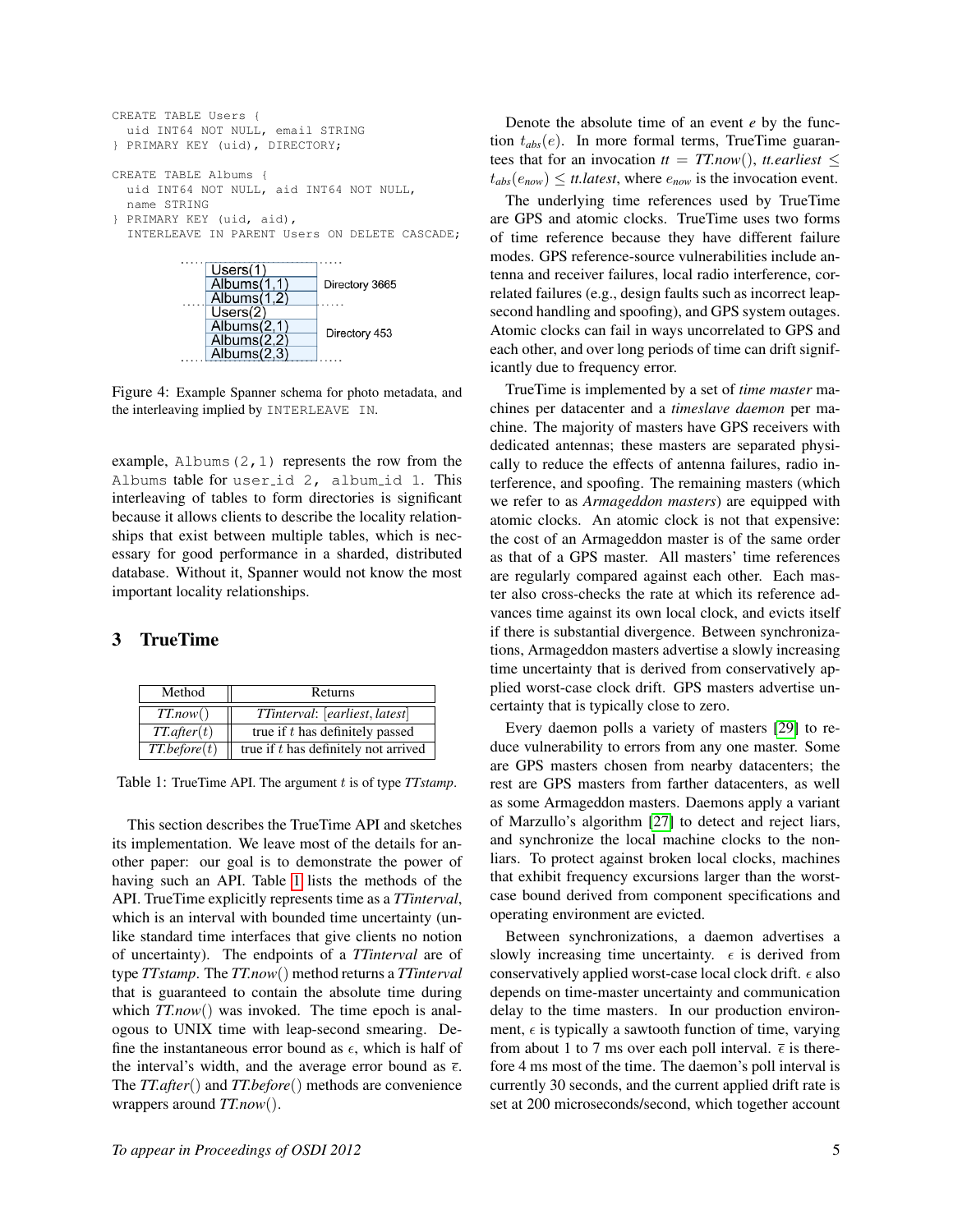|                                          | Timestamp  | Concurrency |                               |
|------------------------------------------|------------|-------------|-------------------------------|
| Operation                                | Discussion | Control     | Replica Required              |
| Read-Write Transaction                   | $§$ 4.1.2  | pessimistic | leader                        |
| Read-Only Transaction                    | $§$ 4.1.4  | lock-free   | leader for timestamp; any for |
|                                          |            |             | read, subject to $\S 4.1.3$   |
| Snapshot Read, client-provided timestamp |            | lock-free   | any, subject to $\S$ 4.1.3    |
| Snapshot Read, client-provided bound     | $§$ 4.1.3  | lock-free   | any, subject to $\S$ 4.1.3    |

<span id="page-5-2"></span>Table 2: Types of reads and writes in Spanner, and how they compare.

for the sawtooth bounds from 0 to 6 ms. The remaining 1 ms comes from the communication delay to the time masters. Excursions from this sawtooth are possible in the presence of failures. For example, occasional time-master unavailability can cause datacenter-wide increases in  $\epsilon$ . Similarly, overloaded machines and network links can result in occasional localized  $\epsilon$  spikes.

# <span id="page-5-0"></span>4 Concurrency Control

This section describes how TrueTime is used to guarantee the correctness properties around concurrency control, and how those properties are used to implement features such as externally consistent transactions, lockfree read-only transactions, and non-blocking reads in the past. These features enable, for example, the guarantee that a whole-database audit read at a timestamp *t* will see exactly the effects of every transaction that has committed as of *t*.

Going forward, it will be important to distinguish writes as seen by Paxos (which we will refer to as *Paxos writes* unless the context is clear) from Spanner client writes. For example, two-phase commit generates a Paxos write for the prepare phase that has no corresponding Spanner client write.

# 4.1 Timestamp Management

Table [2](#page-5-2) lists the types of operations that Spanner supports. The Spanner implementation supports *readwrite transactions*, *read-only transactions* (predeclared snapshot-isolation transactions), and *snapshot reads*. Standalone writes are implemented as read-write transactions; non-snapshot standalone reads are implemented as read-only transactions. Both are internally retried (clients need not write their own retry loops).

A read-only transaction is a kind of transaction that has the performance benefits of snapshot isolation [\[6\]](#page-12-4). A read-only transaction must be predeclared as not having any writes; it is not simply a read-write transaction without any writes. Reads in a read-only transaction execute at a system-chosen timestamp without locking, so that incoming writes are not blocked. The execution of the reads in a read-only transaction can proceed on any replica that is sufficiently up-to-date (Section [4.1.3\)](#page-6-1).

A snapshot read is a read in the past that executes without locking. A client can either specify a timestamp for a snapshot read, or provide an upper bound on the desired timestamp's staleness and let Spanner choose a timestamp. In either case, the execution of a snapshot read proceeds at any replica that is sufficiently up-to-date.

For both read-only transactions and snapshot reads, commit is inevitable once a timestamp has been chosen, unless the data at that timestamp has been garbagecollected. As a result, clients can avoid buffering results inside a retry loop. When a server fails, clients can internally continue the query on a different server by repeating the timestamp and the current read position.

### 4.1.1 Paxos Leader Leases

Spanner's Paxos implementation uses timed leases to make leadership long-lived (10 seconds by default). A potential leader sends requests for timed *lease votes*; upon receiving a quorum of lease votes the leader knows it has a lease. A replica extends its lease vote implicitly on a successful write, and the leader requests lease-vote extensions if they are near expiration. Define a leader's *lease interval* as starting when it discovers it has a quorum of lease votes, and as ending when it no longer has a quorum of lease votes (because some have expired). Spanner depends on the following disjointness invariant: for each Paxos group, each Paxos leader's lease interval is disjoint from every other leader's. Appendix [A](#page-13-14) describes how this invariant is enforced.

The Spanner implementation permits a Paxos leader to abdicate by releasing its slaves from their lease votes. To preserve the disjointness invariant, Spanner constrains when abdication is permissible. Define s*max* to be the maximum timestamp used by a leader. Subsequent sections will describe when s*max* is advanced. Before abdicating, a leader must wait until *TT.after*(s*max*) is true.

#### <span id="page-5-1"></span>4.1.2 Assigning Timestamps to RW Transactions

Transactional reads and writes use two-phase locking. As a result, they can be assigned timestamps at any time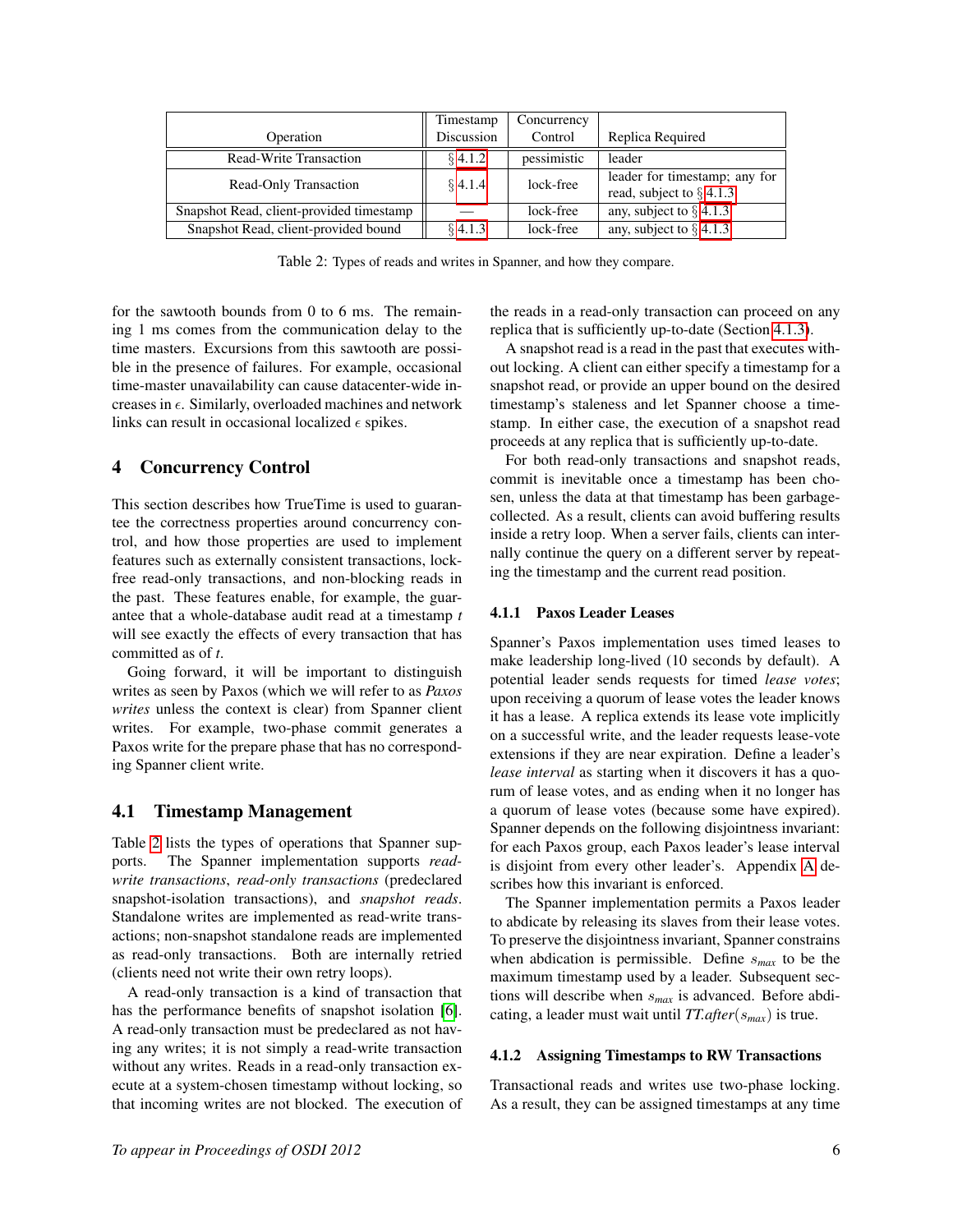when all locks have been acquired, but before any locks have been released. For a given transaction, Spanner assigns it the timestamp that Paxos assigns to the Paxos write that represents the transaction commit.

Spanner depends on the following monotonicity invariant: within each Paxos group, Spanner assigns timestamps to Paxos writes in monotonically increasing order, even across leaders. A single leader replica can trivially assign timestamps in monotonically increasing order. This invariant is enforced across leaders by making use of the disjointness invariant: a leader must only assign timestamps within the interval of its leader lease. Note that whenever a timestamp s is assigned, s*max* is advanced to s to preserve disjointness.

Spanner also enforces the following externalconsistency invariant: if the start of a transaction  $T_2$ occurs after the commit of a transaction  $T_1$ , then the commit timestamp of  $T_2$  must be greater than the commit timestamp of  $T_1$ . Define the start and commit events for a transaction  $T_i$  by  $e_i^{start}$  and  $e_i^{commit}$ ; and the commit timestamp of a transaction  $T_i$  by  $s_i$ . The invariant becomes  $t_{abs}(e_1^{commit}) < t_{abs}(e_2^{start}) \Rightarrow s_1 < s_2$ . The protocol for executing transactions and assigning timestamps obeys two rules, which together guarantee this invariant, as shown below. Define the arrival event of the commit request at the coordinator leader for a write  $T_i$  to be  $e_i^{server}$ .

**Start** The coordinator leader for a write  $T_i$  assigns a commit timestamp  $s_i$  no less than the value of *TT.now*().*latest*, computed after e *server* i . Note that the participant leaders do not matter here; Section [4.2.1](#page-7-0) describes how they are involved in the implementation of the next rule.

Commit Wait The coordinator leader ensures that clients cannot see any data committed by  $T_i$  until *TT.after* $(s_i)$  is true. Commit wait ensures that  $s_i$  is less than the absolute commit time of  $T_i$ , or  $s_i$  <  $t_{\text{abs}}(e_i^{\text{commit}})$ . The implementation of commit wait is described in Section [4.2.1.](#page-7-0) Proof:

| (commit wait)  | $s_1 < t_{abs}(e_1^{commit})$                     |
|----------------|---------------------------------------------------|
| (assumption)   | $t_{abs}(e_1^{commit}) < t_{abs}(e_2^{start})$    |
| (causality)    | $t_{abs}(e_2^{start}) \leq t_{abs}(e_2^{server})$ |
| (start)        | $t_{abs}(e_2^{server}) \leq s_2$                  |
| (transitivity) | $s_1 < s_2$                                       |

#### <span id="page-6-1"></span>4.1.3 Serving Reads at a Timestamp

The monotonicity invariant described in Section [4.1.2](#page-5-1) allows Spanner to correctly determine whether a replica's state is sufficiently up-to-date to satisfy a read. Every replica tracks a value called *safe time* t*safe* which is the maximum timestamp at which a replica is up-to-date. A replica can satisfy a read at a timestamp  $t$  if  $t \leq t_{\text{safe}}$ .

Define  $t_{\text{safe}} = \min(t_{\text{safe}}^{\text{Paxos}}, t_{\text{safe}}^{\text{TM}})$ , where each Paxos state machine has a safe time  $t_{\text{safe}}^{Paxos}$  and each transaction manager has a safe time  $t_{\textit{safe}}^{TM}$ .  $t_{\textit{safe}}^{Paxos}$  is simpler: it is the timestamp of the highest-applied Paxos write. Because timestamps increase monotonically and writes are applied in order, writes will no longer occur at or below t *Paxos safe* with respect to Paxos.

 $t_{\textit{safe}}^{TM}$  is  $\infty$  at a replica if there are zero prepared (but not committed) transactions—that is, transactions in between the two phases of two-phase commit. (For a participant slave,  $t_{\text{safe}}^{TM}$  actually refers to the replica's leader's transaction manager, whose state the slave can infer through metadata passed on Paxos writes.) If there are any such transactions, then the state affected by those transactions is indeterminate: a participant replica does not know yet whether such transactions will commit. As we discuss in Section [4.2.1,](#page-7-0) the commit protocol ensures that every participant knows a lower bound on a prepared transaction's timestamp. Every participant leader (for a group  $g$ ) for a transaction  $T_i$  assigns a prepare timestamp  $\hat{s}_{i,g}^{prepare}$  to its prepare record. The coordinator leader ensures that the transaction's commit timestamp  $s_i \geq s_{i,g}^{prepare}$  over all participant groups g. Therefore, for every replica in a group  $g$ , over all transactions  $T_i$  prepared at  $g$ ,  $\hat{t}_{\text{safe}}^{\text{TM}} = \min_i(s_{i,g}^{\text{prepare}}) - 1$  over all transactions prepared at g.

#### <span id="page-6-0"></span>4.1.4 Assigning Timestamps to RO Transactions

A read-only transaction executes in two phases: assign a timestamp s*read* [\[8\]](#page-12-5), and then execute the transaction's reads as snapshot reads at s*read*. The snapshot reads can execute at any replicas that are sufficiently up-to-date.

The simple assignment of s*read* = *TT.now*().*latest*, at any time after a transaction starts, preserves external consistency by an argument analogous to that presented for writes in Section [4.1.2.](#page-5-1) However, such a timestamp may require the execution of the data reads at s*read* to block if t*safe* has not advanced sufficiently. (In addition, note that choosing a value of s*read* may also advance s*max* to preserve disjointness.) To reduce the chances of blocking, Spanner should assign the oldest timestamp that preserves external consistency. Section [4.2.2](#page-7-1) explains how such a timestamp can be chosen.

### 4.2 Details

This section explains some of the practical details of read-write transactions and read-only transactions elided earlier, as well as the implementation of a special transaction type used to implement atomic schema changes.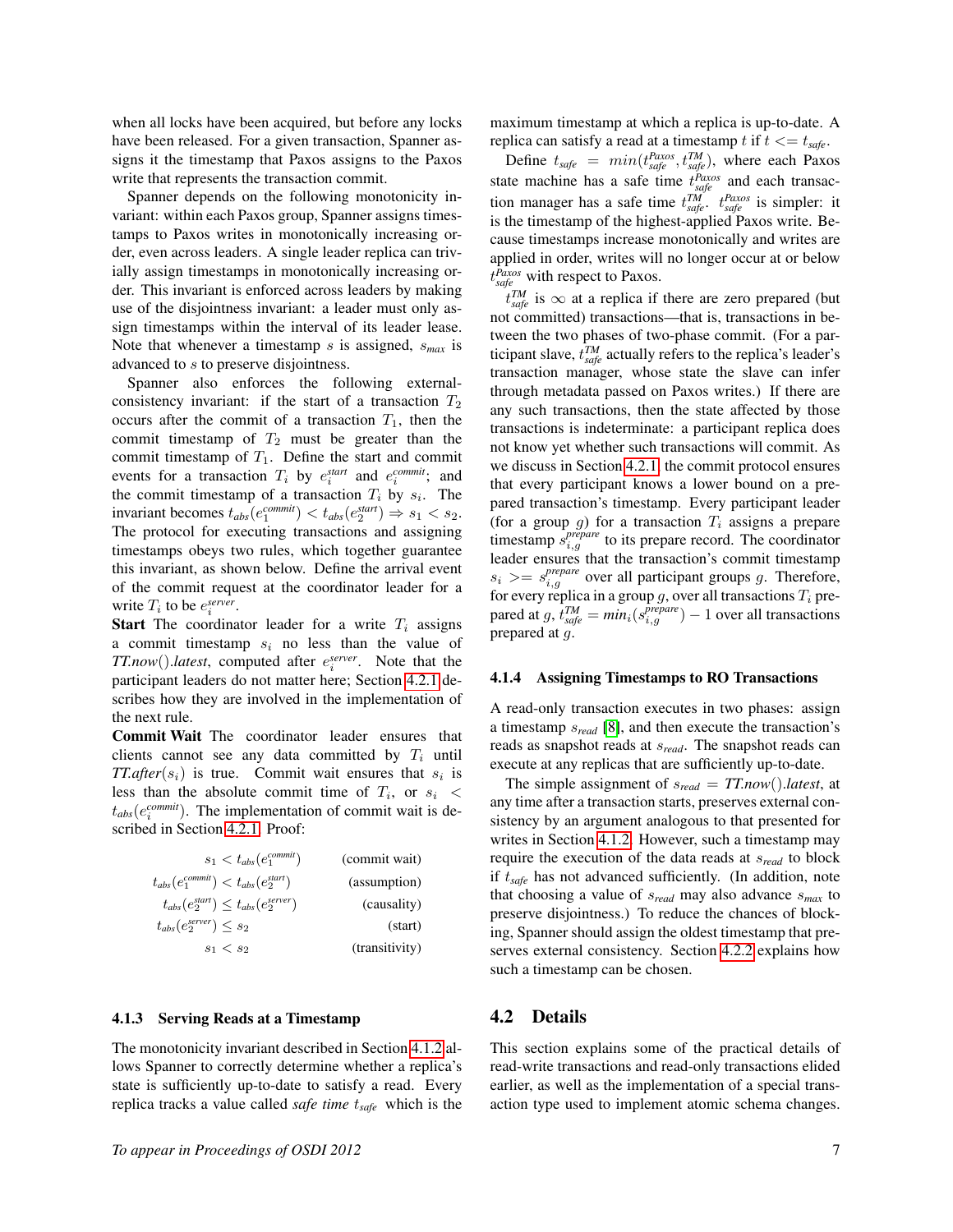It then describes some refinements of the basic schemes as described.

#### <span id="page-7-0"></span>4.2.1 Read-Write Transactions

Like Bigtable, writes that occur in a transaction are buffered at the client until commit. As a result, reads in a transaction do not see the effects of the transaction's writes. This design works well in Spanner because a read returns the timestamps of any data read, and uncommitted writes have not yet been assigned timestamps.

Reads within read-write transactions use woundwait [\[33\]](#page-13-15) to avoid deadlocks. The client issues reads to the leader replica of the appropriate group, which acquires read locks and then reads the most recent data. While a client transaction remains open, it sends keepalive messages to prevent participant leaders from timing out its transaction. When a client has completed all reads and buffered all writes, it begins two-phase commit. The client chooses a coordinator group and sends a commit message to each participant's leader with the identity of the coordinator and any buffered writes. Having the client drive two-phase commit avoids sending data twice across wide-area links.

A non-coordinator-participant leader first acquires write locks. It then chooses a prepare timestamp that must be larger than any timestamps it has assigned to previous transactions (to preserve monotonicity), and logs a prepare record through Paxos. Each participant then notifies the coordinator of its prepare timestamp.

The coordinator leader also first acquires write locks, but skips the prepare phase. It chooses a timestamp for the entire transaction after hearing from all other participant leaders. The commit timestamp *s* must be greater or equal to all prepare timestamps (to satisfy the constraints discussed in Section [4.1.3\)](#page-6-1), greater than *TT.now*().*latest* at the time the coordinator received its commit message, and greater than any timestamps the leader has assigned to previous transactions (again, to preserve monotonicity). The coordinator leader then logs a commit record through Paxos (or an abort if it timed out while waiting on the other participants).

Before allowing any coordinator replica to apply the commit record, the coordinator leader waits until *TT.after*(*s*), so as to obey the commit-wait rule described in Section [4.1.2.](#page-5-1) Because the coordinator leader chose *s* based on *TT.now*().*latest*, and now waits until that timestamp is guaranteed to be in the past, the expected wait is at least  $2 * \bar{\epsilon}$ . This wait is typically overlapped with Paxos communication. After commit wait, the coordinator sends the commit timestamp to the client and all other participant leaders. Each participant leader logs the transaction's outcome through Paxos. All participants apply at the same timestamp and then release locks.

#### <span id="page-7-1"></span>4.2.2 Read-Only Transactions

Assigning a timestamp requires a negotiation phase between all of the Paxos groups that are involved in the reads. As a result, Spanner requires a *scope* expression for every read-only transaction, which is an expression that summarizes the keys that will be read by the entire transaction. Spanner automatically infers the scope for standalone queries.

If the scope's values are served by a single Paxos group, then the client issues the read-only transaction to that group's leader. (The current Spanner implementation only chooses a timestamp for a read-only transaction at a Paxos leader.) That leader assigns s*read* and executes the read. For a single-site read, Spanner generally does better than *TT.now*().*latest*. Define *LastTS*() to be the timestamp of the last committed write at a Paxos group. If there are no prepared transactions, the assignment  $s_{read} = LastTS()$  trivially satisfies external consistency: the transaction will see the result of the last write, and therefore be ordered after it.

If the scope's values are served by multiple Paxos groups, there are several options. The most complicated option is to do a round of communication with all of the groups's leaders to negotiate s*read* based on *LastTS*(). Spanner currently implements a simpler choice. The client avoids a negotiation round, and just has its reads execute at s*read* = *TT.now*().*latest* (which may wait for safe time to advance). All reads in the transaction can be sent to replicas that are sufficiently up-to-date.

#### 4.2.3 Schema-Change Transactions

TrueTime enables Spanner to support atomic schema changes. It would be infeasible to use a standard transaction, because the number of participants (the number of groups in a database) could be in the millions. Bigtable supports atomic schema changes in one datacenter, but its schema changes block all operations.

A Spanner schema-change transaction is a generally non-blocking variant of a standard transaction. First, it is explicitly assigned a timestamp in the future, which is registered in the prepare phase. As a result, schema changes across thousands of servers can complete with minimal disruption to other concurrent activity. Second, reads and writes, which implicitly depend on the schema, synchronize with any registered schema-change timestamp at time *t*: they may proceed if their timestamps precede *t*, but they must block behind the schemachange transaction if their timestamps are after *t*. Without TrueTime, defining the schema change to happen at *t* would be meaningless.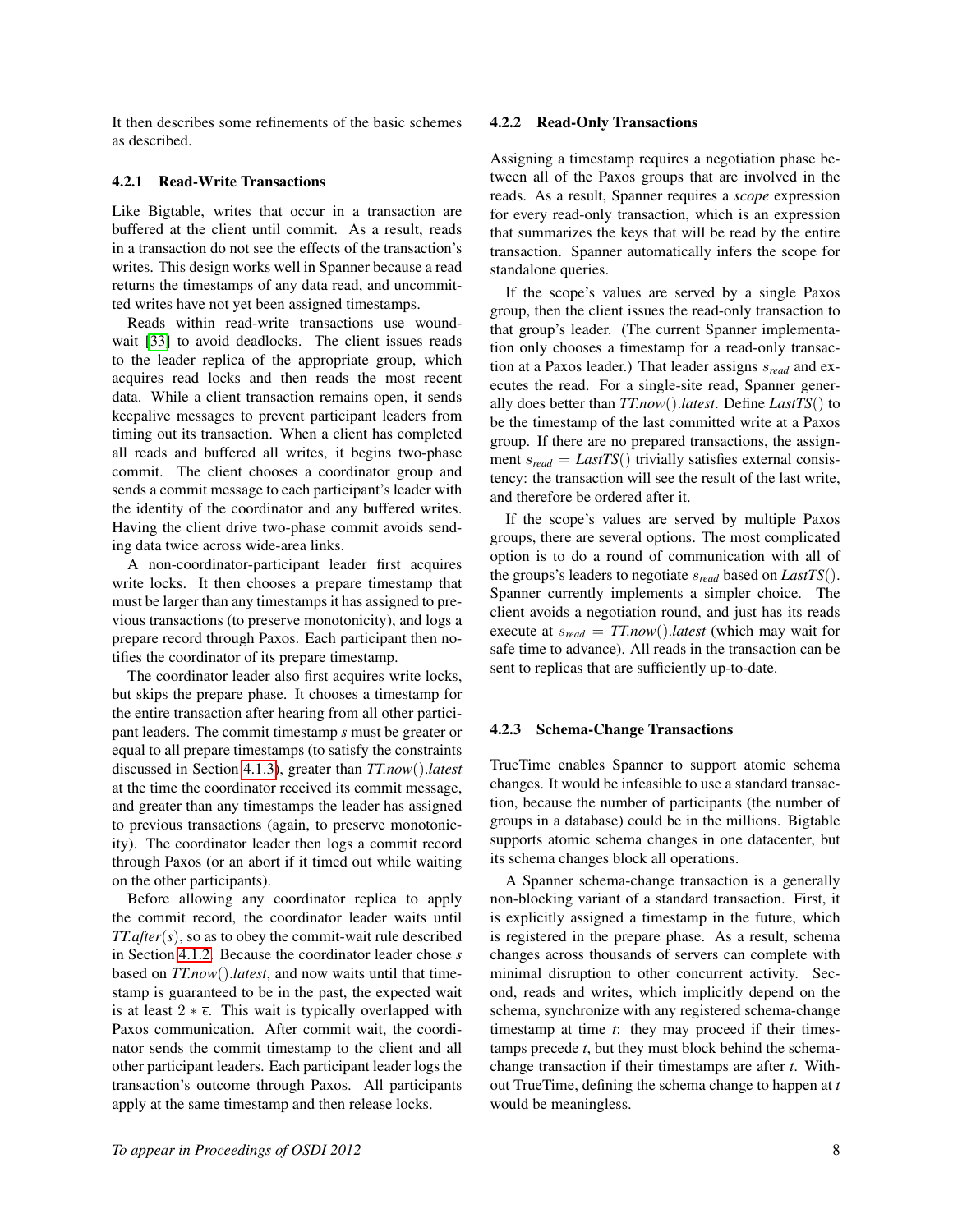|          | latency (ms)   |                       |               | throughput (Kops/sec) |                       |                |
|----------|----------------|-----------------------|---------------|-----------------------|-----------------------|----------------|
| replicas | write          | read-only transaction | snapshot read | write                 | read-only transaction | snapshot read  |
| 1D.      | $9.4 + .6$     |                       |               | $4.0 \pm .3$          |                       |                |
|          | $14.4 \pm 1.0$ | $1.4 \pm .1$          | $1.3 \pm .1$  | $4.1 \pm .05$         | $10.9 + .4$           | $13.5 \pm .1$  |
|          | $13.9 \pm .6$  | $1.3 \pm .1$          | $1.2 + .1$    | $2.2 \pm .5$          | $13.8 \pm 3.2$        | $38.5 \pm .3$  |
|          | $14.4 + .4$    | $1.4 \pm .05$         | $1.3 \pm .04$ | $2.8 \pm .3$          | $25.3 \pm 5.2$        | $50.0 \pm 1.1$ |

<span id="page-8-1"></span>Table 3: Operation microbenchmarks. Mean and standard deviation over 10 runs. 1D means one replica with commit wait disabled.

#### 4.2.4 Refinements

 $t_{\textit{safe}}^{TM}$  as defined above has a weakness, in that a single prepared transaction prevents t*safe* from advancing. As a result, no reads can occur at later timestamps, even if the reads do not conflict with the transaction. Such false conflicts can be removed by augmenting  $t_{\textit{safe}}^{TM}$  with a fine-grained mapping from key ranges to preparedtransaction timestamps. This information can be stored in the lock table, which already maps key ranges to lock metadata. When a read arrives, it only needs to be checked against the fine-grained safe time for key ranges with which the read conflicts.

*LastTS*() as defined above has a similar weakness: if a transaction has just committed, a non-conflicting readonly transaction must still be assigned s*read* so as to follow that transaction. As a result, the execution of the read could be delayed. This weakness can be remedied similarly by augmenting *LastTS*() with a fine-grained mapping from key ranges to commit timestamps in the lock table. (We have not yet implemented this optimization.) When a read-only transaction arrives, its timestamp can be assigned by taking the maximum value of *LastTS*() for the key ranges with which the transaction conflicts, unless there is a conflicting prepared transaction (which can be determined from fine-grained safe time).

t *Paxos safe* as defined above has a weakness in that it cannot advance in the absence of Paxos writes. That is, a snapshot read at t cannot execute at Paxos groups whose last write happened before t. Spanner addresses this problem by taking advantage of the disjointness of leader-lease intervals. Each Paxos leader advances t *Paxos safe* by keeping a threshold above which future writes' timestamps will occur: it maintains a mapping *MinNextTS*(n) from Paxos sequence number  $n$  to the minimum timestamp that may be assigned to Paxos sequence number  $n + 1$ . A replica can advance  $t_{\textit{safe}}^{\textit{Paxos}}$  to  $\textit{MinNextTS}(n) - 1$  when it has applied through  $n$ .

A single leader can enforce its *MinNextTS*() promises easily. Because the timestamps promised by *MinNextTS*() lie within a leader's lease, the disjointness invariant enforces *MinNextTS*() promises across leaders. If a leader wishes to advance *MinNextTS*() beyond the end of its leader lease, it must first extend its lease. Note that s*max* is always advanced to the highest value in *MinNextTS*() to preserve disjointness.

A leader by default advances *MinNextTS*() values every 8 seconds. Thus, in the absence of prepared transactions, healthy slaves in an idle Paxos group can serve reads at timestamps greater than 8 seconds old in the worst case. A leader may also advance *MinNextTS*() values on demand from slaves.

### <span id="page-8-0"></span>5 Evaluation

We first measure Spanner's performance with respect to replication, transactions, and availability. We then provide some data on TrueTime behavior, and a case study of our first client, F1.

# 5.1 Microbenchmarks

Table [3](#page-8-1) presents some microbenchmarks for Spanner. These measurements were taken on timeshared machines: each spanserver ran on scheduling units of 4GB RAM and 4 cores (AMD Barcelona 2200MHz). Clients were run on separate machines. Each zone contained one spanserver. Clients and zones were placed in a set of datacenters with network distance of less than 1ms. (Such a layout should be commonplace: most applications do not need to distribute all of their data worldwide.) The test database was created with 50 Paxos groups with 2500 directories. Operations were standalone reads and writes of 4KB. All reads were served out of memory after a compaction, so that we are only measuring the overhead of Spanner's call stack. In addition, one unmeasured round of reads was done first to warm any location caches.

For the latency experiments, clients issued sufficiently few operations so as to avoid queuing at the servers. From the 1-replica experiments, commit wait is about 5ms, and Paxos latency is about 9ms. As the number of replicas increases, the latency stays roughly constant with less standard deviation because Paxos executes in parallel at a group's replicas. As the number of replicas increases, the latency to achieve a quorum becomes less sensitive to slowness at one slave replica.

For the throughput experiments, clients issued sufficiently many operations so as to saturate the servers'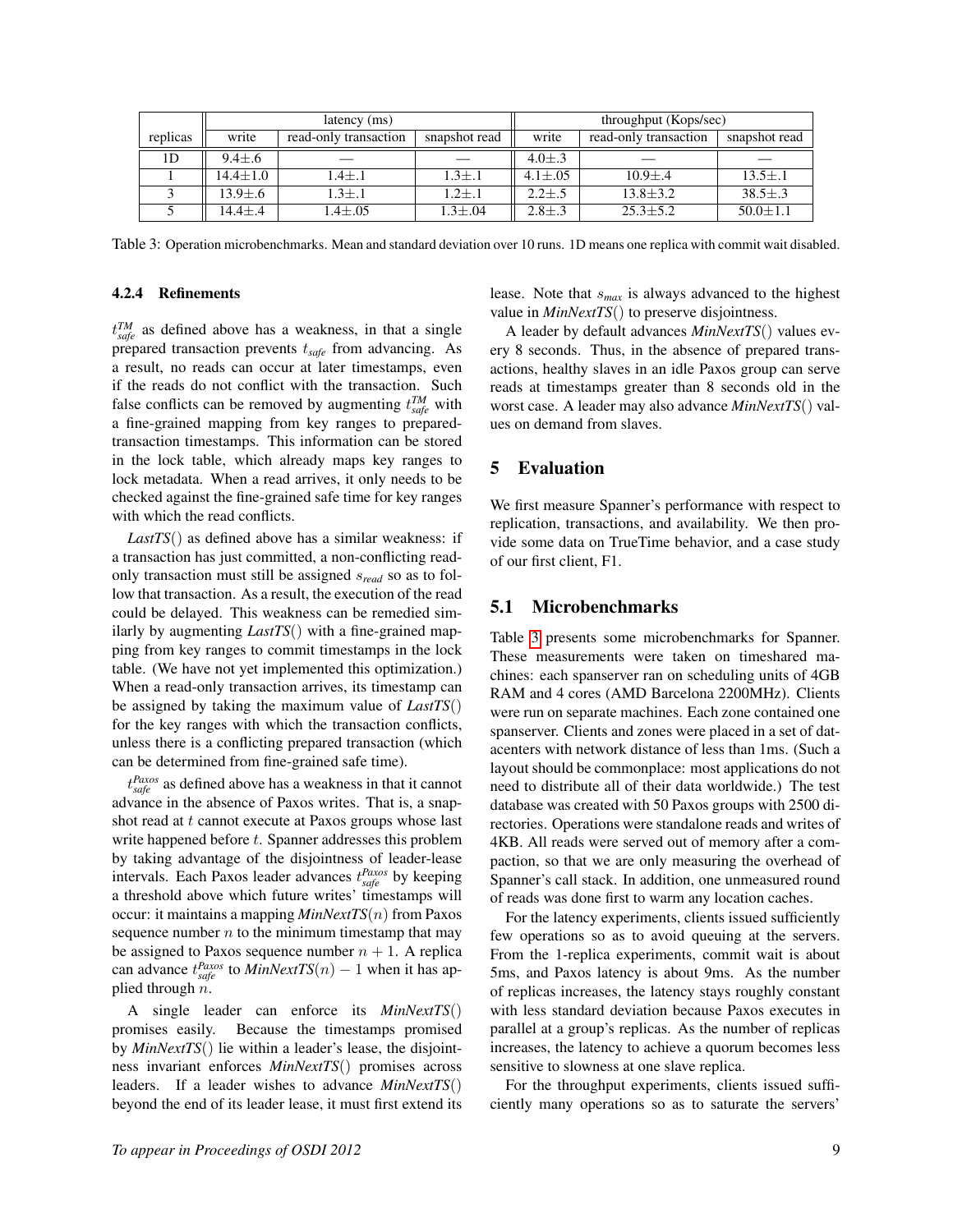|              | latency (ms)     |                  |  |
|--------------|------------------|------------------|--|
| participants | mean             | 99th percentile  |  |
|              | $17.0 \pm 1.4$   | $75.0 \pm 34.9$  |  |
| 2            | $24.5 + 2.5$     | $87.6 + 35.9$    |  |
| 5            | $31.5 \pm 6.2$   | $104.5 + 52.2$   |  |
| 10           | $30.0 \pm 3.7$   | $95.6 \pm 25.4$  |  |
| 25           | $35.5 + 5.6$     | $100.4 + 42.7$   |  |
| 50           | $42.7 + 4.1$     | $93.7 + 22.9$    |  |
| 100          | $71.4 \pm 7.6$   | $131.2 \pm 17.6$ |  |
| 200          | $150.5 \pm 11.0$ | $320.3 + 35.1$   |  |

<span id="page-9-0"></span>Table 4: Two-phase commit scalability. Mean and standard deviations over 10 runs.

CPUs. Snapshot reads can execute at any up-to-date replicas, so their throughput increases almost linearly with the number of replicas. Single-read read-only transactions only execute at leaders because timestamp assignment must happen at leaders. Read-only-transaction throughput increases with the number of replicas because the number of effective spanservers increases: in the experimental setup, the number of spanservers equaled the number of replicas, and leaders were randomly distributed among the zones. Write throughput benefits from the same experimental artifact (which explains the increase in throughput from 3 to 5 replicas), but that benefit is outweighed by the linear increase in the amount of work performed per write, as the number of replicas increases.

Table [4](#page-9-0) demonstrates that two-phase commit can scale to a reasonable number of participants: it summarizes a set of experiments run across 3 zones, each with 25 spanservers. Scaling up to 50 participants is reasonable in both mean and 99th-percentile, and latencies start to rise noticeably at 100 participants.

# 5.2 Availability

Figure [5](#page-9-1) illustrates the availability benefits of running Spanner in multiple datacenters. It shows the results of three experiments on throughput in the presence of datacenter failure, all of which are overlaid onto the same time scale. The test universe consisted of 5 zones  $Z_i$ , each of which had 25 spanservers. The test database was sharded into 1250 Paxos groups, and 100 test clients constantly issued non-snapshot reads at an aggregrate rate of 50K reads/second. All of the leaders were explicitly placed in  $Z_1$ . Five seconds into each test, all of the servers in one zone were killed: *non-leader* kills  $Z_2$ ; *leader-hard* kills  $Z_1$ ; *leader-soft* kills  $Z_1$ , but it gives notifications to all of the servers that they should handoff leadership first.

Killing  $Z_2$  has no effect on read throughput. Killing  $Z_1$  while giving the leaders time to handoff leadership to



<span id="page-9-1"></span>Figure 5: Effect of killing servers on throughput.

a different zone has a minor effect: the throughput drop is not visible in the graph, but is around 3-4%. On the other hand, killing  $Z_1$  with no warning has a severe effect: the rate of completion drops almost to 0. As leaders get re-elected, though, the throughput of the system rises to approximately 100K reads/second because of two artifacts of our experiment: there is extra capacity in the system, and operations are queued while the leader is unavailable. As a result, the throughput of the system rises before leveling off again at its steady-state rate.

We can also see the effect of the fact that Paxos leader leases are set to 10 seconds. When we kill the zone, the leader-lease expiration times for the groups should be evenly distributed over the next 10 seconds. Soon after each lease from a dead leader expires, a new leader is elected. Approximately 10 seconds after the kill time, all of the groups have leaders and throughput has recovered. Shorter lease times would reduce the effect of server deaths on availability, but would require greater amounts of lease-renewal network traffic. We are in the process of designing and implementing a mechanism that will cause slaves to release Paxos leader leases upon leader failure.

# 5.3 TrueTime

Two questions must be answered with respect to True-Time: is  $\epsilon$  truly a bound on clock uncertainty, and how bad does  $\epsilon$  get? For the former, the most serious problem would be if a local clock's drift were greater than 200us/sec: that would break assumptions made by True-Time. Our machine statistics show that bad CPUs are 6 times more likely than bad clocks. That is, clock issues are extremely infrequent, relative to much more serious hardware problems. As a result, we believe that True-Time's implementation is as trustworthy as any other piece of software upon which Spanner depends.

Figure [6](#page-10-0) presents TrueTime data taken at several thousand spanserver machines across datacenters up to 2200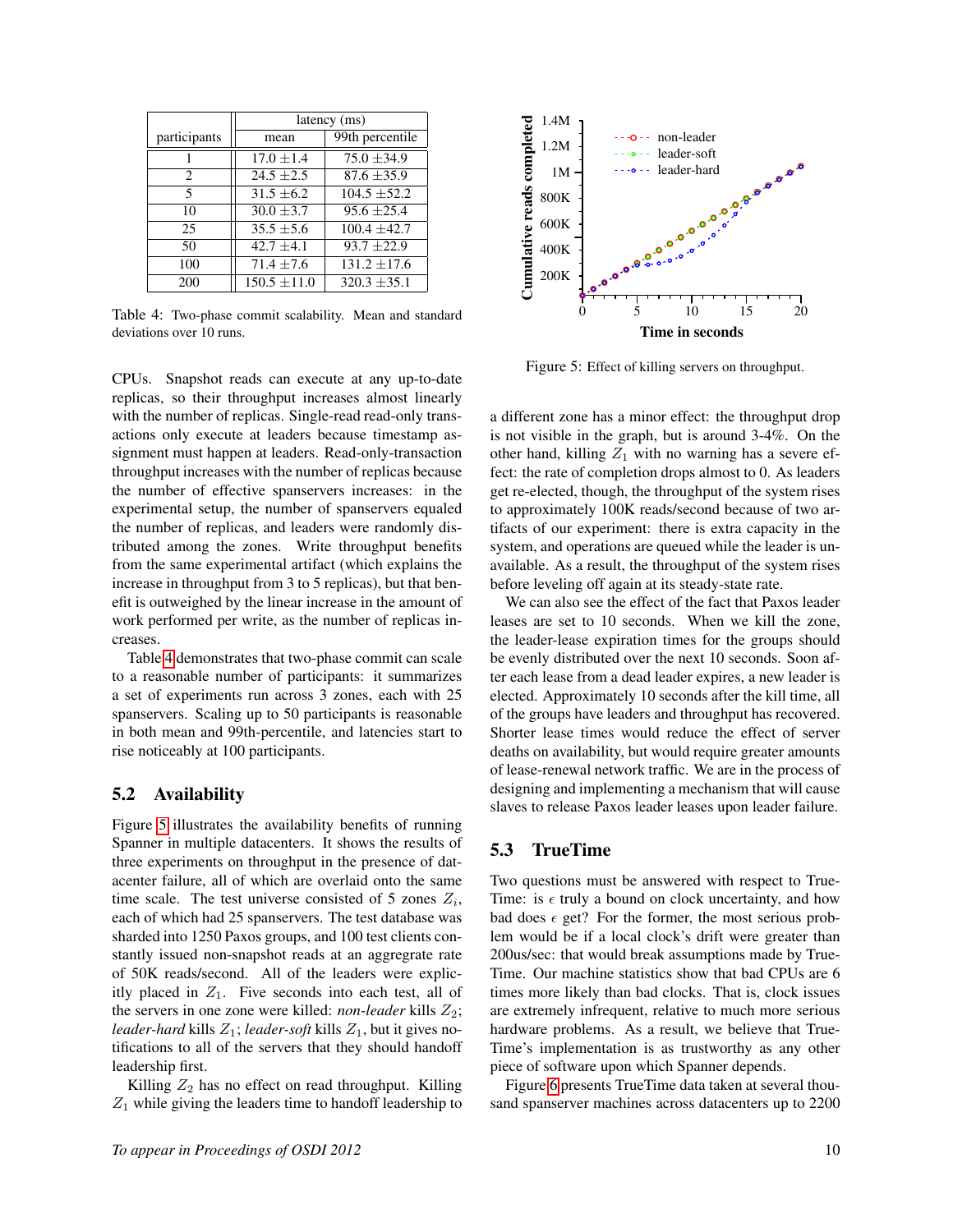

<span id="page-10-0"></span>Figure 6: Distribution of TrueTime  $\epsilon$  values, sampled right after timeslave daemon polls the time masters. 90th, 99th, and 99.9th percentiles are graphed.

km apart. It plots the 90th, 99th, and 99.9th percentiles of  $\epsilon$ , sampled at timeslave daemons immediately after polling the time masters. This sampling elides the sawtooth in  $\epsilon$  due to local-clock uncertainty, and therefore measures time-master uncertainty (which is generally 0) plus communication delay to the time masters.

The data shows that these two factors in determining the base value of  $\epsilon$  are generally not a problem. However, there can be significant tail-latency issues that cause higher values of  $\epsilon$ . The reduction in tail latencies beginning on March 30 were due to networking improvements that reduced transient network-link congestion. The increase in  $\epsilon$  on April 13, approximately one hour in duration, resulted from the shutdown of 2 time masters at a datacenter for routine maintenance. We continue to investigate and remove causes of TrueTime spikes.

# 5.4 F1

Spanner started being experimentally evaluated under production workloads in early 2011, as part of a rewrite of Google's advertising backend called F1 [\[35\]](#page-13-1). This backend was originally based on a MySQL database that was manually sharded many ways. The uncompressed dataset is tens of terabytes, which is small compared to many NoSQL instances, but was large enough to cause difficulties with sharded MySQL. The MySQL sharding scheme assigned each customer and all related data to a fixed shard. This layout enabled the use of indexes and complex query processing on a per-customer basis, but required some knowledge of the sharding in application business logic. Resharding this revenue-critical database as it grew in the number of customers and their data was extremely costly. The last resharding took over two years of intense effort, and involved coordination and testing across dozens of teams to minimize risk. This operation was too complex to do regularly: as a result, the team had to limit growth on the MySQL database by storing some

| # fragments | # directories |
|-------------|---------------|
|             | >100M         |
| $2 - 4$     | 341           |
| $5 - 9$     | 5336          |
| $10 - 14$   | 232           |
| $15 - 99$   | 34            |
| $100 - 500$ |               |

<span id="page-10-1"></span>Table 5: Distribution of directory-fragment counts in F1.

data in external Bigtables, which compromised transactional behavior and the ability to query across all data.

The F1 team chose to use Spanner for several reasons. First, Spanner removes the need to manually reshard. Second, Spanner provides synchronous replication and automatic failover. With MySQL master-slave replication, failover was difficult, and risked data loss and downtime. Third, F1 requires strong transactional semantics, which made using other NoSQL systems impractical. Application semantics requires transactions across arbitrary data, and consistent reads. The F1 team also needed secondary indexes on their data (since Spanner does not yet provide automatic support for secondary indexes), and was able to implement their own consistent global indexes using Spanner transactions.

All application writes are now by default sent through F1 to Spanner, instead of the MySQL-based application stack. F1 has 2 replicas on the west coast of the US, and 3 on the east coast. This choice of replica sites was made to cope with outages due to potential major natural disasters, and also the choice of their frontend sites. Anecdotally, Spanner's automatic failover has been nearly invisible to them. Although there have been unplanned cluster failures in the last few months, the most that the F1 team has had to do is update their database's schema to tell Spanner where to preferentially place Paxos leaders, so as to keep them close to where their frontends moved.

Spanner's timestamp semantics made it efficient for F1 to maintain in-memory data structures computed from the database state. F1 maintains a logical history log of all changes, which is written into Spanner itself as part of every transaction. F1 takes full snapshots of data at a timestamp to initialize its data structures, and then reads incremental changes to update them.

Table [5](#page-10-1) illustrates the distribution of the number of fragments per directory in F1. Each directory typically corresponds to a customer in the application stack above F1. The vast majority of directories (and therefore customers) consist of only 1 fragment, which means that reads and writes to those customers' data are guaranteed to occur on only a single server. The directories with more than 100 fragments are all tables that contain F1 secondary indexes: writes to more than a few fragments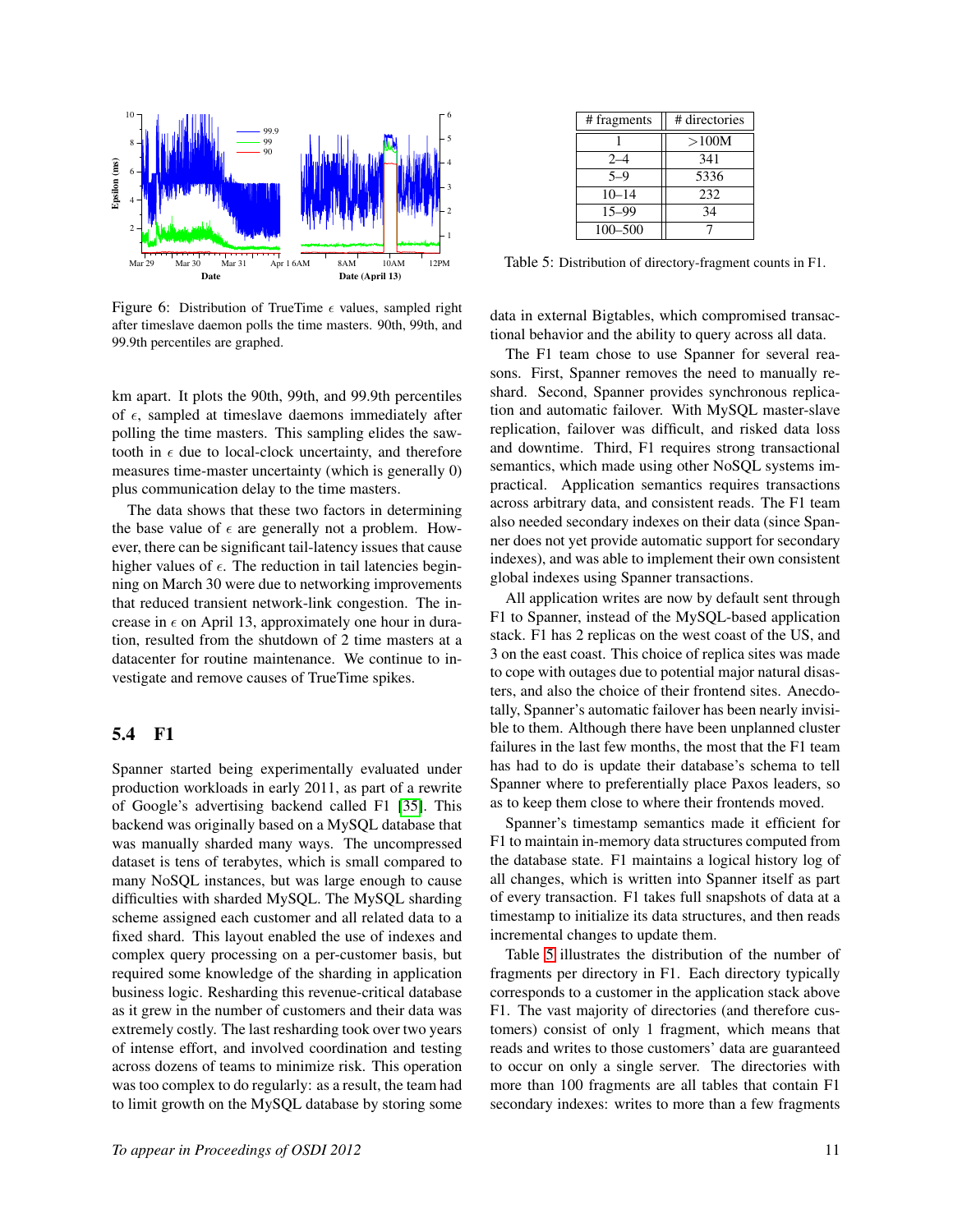|                    | latency (ms) |         |       |
|--------------------|--------------|---------|-------|
| operation          | mean         | std dev | count |
| all reads          | 8.7          | 376.4   | 21.5B |
| single-site commit | 72.3         | 112.8   | 31.2M |
| multi-site commit  | 103.0        | 52.2    | 32.1M |

<span id="page-11-2"></span>Table 6: F1-perceived operation latencies measured over the course of 24 hours.

of such tables are extremely uncommon. The F1 team has only seen such behavior when they do untuned bulk data loads as transactions.

Table [6](#page-11-2) presents Spanner operation latencies as measured from F1 servers. Replicas in the east-coast data centers are given higher priority in choosing Paxos leaders. The data in the table is measured from F1 servers in those data centers. The large standard deviation in write latencies is caused by a pretty fat tail due to lock conflicts. The even larger standard deviation in read latencies is partially due to the fact that Paxos leaders are spread across two data centers, only one of which has machines with SSDs. In addition, the measurement includes every read in the system from two datacenters: the mean and standard deviation of the bytes read were roughly 1.6KB and 119KB, respectively.

# <span id="page-11-0"></span>6 Related Work

Consistent replication across datacenters as a storage service has been provided by Megastore [\[5\]](#page-12-1) and DynamoDB [\[3\]](#page-12-6). DynamoDB presents a key-value interface, and only replicates within a region. Spanner follows Megastore in providing a semi-relational data model, and even a similar schema language. Megastore does not achieve high performance. It is layered on top of Bigtable, which imposes high communication costs. It also does not support long-lived leaders: multiple replicas may initiate writes. All writes from different replicas necessarily conflict in the Paxos protocol, even if they do not logically conflict: throughput collapses on a Paxos group at several writes per second. Spanner provides higher performance, general-purpose transactions, and external consistency.

Pavlo et al. [\[31\]](#page-13-16) have compared the performance of databases and MapReduce [\[12\]](#page-13-4). They point to several other efforts that have been made to explore database functionality layered on distributed key-value stores [\[1,](#page-12-7) [4,](#page-12-8) [7,](#page-12-9) [41\]](#page-13-17) as evidence that the two worlds are converging. We agree with the conclusion, but demonstrate that integrating multiple layers has its advantages: integrating concurrency control with replication reduces the cost of commit wait in Spanner, for example.

The notion of layering transactions on top of a replicated store dates at least as far back as Gifford's dissertation [\[16\]](#page-13-3). Scatter [\[17\]](#page-13-18) is a recent DHT-based key-value store that layers transactions on top of consistent replication. Spanner focuses on providing a higher-level interface than Scatter does. Gray and Lamport [\[18\]](#page-13-19) describe a non-blocking commit protocol based on Paxos. Their protocol incurs more messaging costs than twophase commit, which would aggravate the cost of commit over widely distributed groups. Walter [\[36\]](#page-13-20) provides a variant of snapshot isolation that works within, but not across datacenters. In contrast, our read-only transactions provide a more natural semantics, because we support external consistency over all operations.

There has been a spate of recent work on reducing or eliminating locking overheads. Calvin [\[40\]](#page-13-21) eliminates concurrency control: it pre-assigns timestamps and then executes the transactions in timestamp order. H-Store [\[39\]](#page-13-22) and Granola [\[11\]](#page-12-10) each supported their own classification of transaction types, some of which could avoid locking. None of these systems provides external consistency. Spanner addresses the contention issue by providing support for snapshot isolation.

VoltDB [\[42\]](#page-13-23) is a sharded in-memory database that supports master-slave replication over the wide area for disaster recovery, but not more general replication configurations. It is an example of what has been called NewSQL, which is a marketplace push to support scalable SQL [\[38\]](#page-13-24). A number of commercial databases implement reads in the past, such as MarkLogic [\[26\]](#page-13-25) and Oracle's Total Recall [\[30\]](#page-13-26). Lomet and Li [\[24\]](#page-13-27) describe an implementation strategy for such a temporal database.

Farsite derived bounds on clock uncertainty (much looser than TrueTime's) relative to a trusted clock reference [\[13\]](#page-13-28): server leases in Farsite were maintained in the same way that Spanner maintains Paxos leases. Loosely synchronized clocks have been used for concurrencycontrol purposes in prior work [\[2,](#page-12-11) [23\]](#page-13-29). We have shown that TrueTime lets one reason about global time across sets of Paxos state machines.

# <span id="page-11-1"></span>7 Future Work

We have spent most of the last year working with the F1 team to transition Google's advertising backend from MySQL to Spanner. We are actively improving its monitoring and support tools, as well as tuning its performance. In addition, we have been working on improving the functionality and performance of our backup/restore system. We are currently implementing the Spanner schema language, automatic maintenance of secondary indices, and automatic load-based resharding. Longer term, there are a couple of features that we plan to in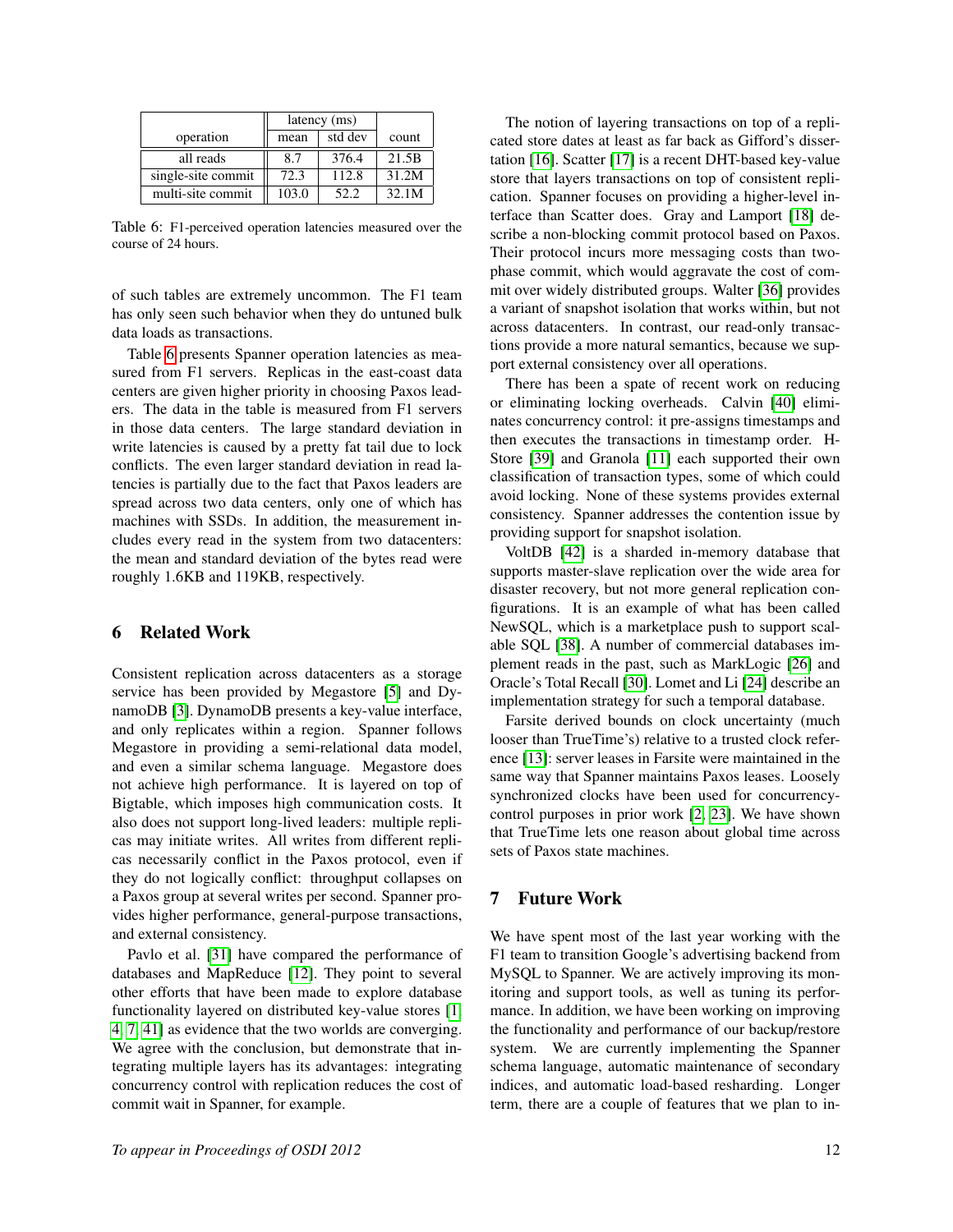vestigate. Optimistically doing reads in parallel may be a valuable strategy to pursue, but initial experiments have indicated that the right implementation is non-trivial. In addition, we plan to eventually support direct changes of Paxos configurations [\[22,](#page-13-30) [34\]](#page-13-31).

Given that we expect many applications to replicate their data across datacenters that are relatively close to each other, TrueTime  $\epsilon$  may noticeably affect performance. We see no insurmountable obstacle to reducing  $\epsilon$  below 1ms. Time-master-query intervals can be reduced, and better clock crystals are relatively cheap. Time-master query latency could be reduced with improved networking technology, or possibly even avoided through alternate time-distribution technology.

Finally, there are obvious areas for improvement. Although Spanner is scalable in the number of nodes, the node-local data structures have relatively poor performance on complex SQL queries, because they were designed for simple key-value accesses. Algorithms and data structures from DB literature could improve singlenode performance a great deal. Second, moving data automatically between datacenters in response to changes in client load has long been a goal of ours, but to make that goal effective, we would also need the ability to move client-application processes between datacenters in an automated, coordinated fashion. Moving processes raises the even more difficult problem of managing resource acquisition and allocation between datacenters.

# <span id="page-12-2"></span>8 Conclusions

To summarize, Spanner combines and extends on ideas from two research communities: from the database community, a familiar, easy-to-use, semi-relational interface, transactions, and an SQL-based query language; from the systems community, scalability, automatic sharding, fault tolerance, consistent replication, external consistency, and wide-area distribution. Since Spanner's inception, we have taken more than 5 years to iterate to the current design and implementation. Part of this long iteration phase was due to a slow realization that Spanner should do more than tackle the problem of a globallyreplicated namespace, and should also focus on database features that Bigtable was missing.

One aspect of our design stands out: the linchpin of Spanner's feature set is TrueTime. We have shown that reifying clock uncertainty in the time API makes it possible to build distributed systems with much stronger time semantics. In addition, as the underlying system enforces tighter bounds on clock uncertainty, the overhead of the stronger semantics decreases. As a community, we should no longer depend on loosely synchronized clocks and weak time APIs in designing distributed algorithms.

### Acknowledgements

Many people have helped to improve this paper: our shepherd Jon Howell, who went above and beyond his responsibilities; the anonymous referees; and many Googlers: Atul Adya, Fay Chang, Frank Dabek, Sean Dorward, Bob Gruber, David Held, Nick Kline, Alex Thomson, and Joel Wein. Our management has been very supportive of both our work and of publishing this paper: Aristotle Balogh, Bill Coughran, Urs Hölzle, Doron Meyer, Cos Nicolaou, Kathy Polizzi, Sridhar Ramaswany, and Shivakumar Venkataraman.

We have built upon the work of the Bigtable and Megastore teams. The F1 team, and Jeff Shute in particular, worked closely with us in developing our data model and helped immensely in tracking down performance and correctness bugs. The Platforms team, and Luiz Barroso and Bob Felderman in particular, helped to make True-Time happen. Finally, a lot of Googlers used to be on our team: Ken Ashcraft, Paul Cychosz, Krzysztof Ostrowski, Amir Voskoboynik, Matthew Weaver, Theo Vassilakis, and Eric Veach; or have joined our team recently: Nathan Bales, Adam Beberg, Vadim Borisov, Ken Chen, Brian Cooper, Cian Cullinan, Robert-Jan Huijsman, Milind Joshi, Andrey Khorlin, Dawid Kuroczko, Laramie Leavitt, Eric Li, Mike Mammarella, Sunil Mushran, Simon Nielsen, Ovidiu Platon, Ananth Shrinivas, Vadim Suvorov, and Marcel van der Holst.

#### References

- <span id="page-12-7"></span>[1] Azza Abouzeid et al. ["HadoopDB: an architectural hybrid of](http://dl.acm.org/citation.cfm?id=1687627.1687731) [MapReduce and DBMS technologies for analytical workloads"](http://dl.acm.org/citation.cfm?id=1687627.1687731). *Proc. of VLDB*. 2009, pp. 922–933.
- <span id="page-12-11"></span>[2] A. Adya et al. ["Efficient optimistic concurrency control using](http://doi.acm.org/10.1145/223784.223787) [loosely synchronized clocks"](http://doi.acm.org/10.1145/223784.223787). *Proc. of SIGMOD*. 1995, pp. 23– 34.
- <span id="page-12-6"></span>[3] Amazon. *[Amazon DynamoDB](http://aws.amazon.com/dynamodb)*. 2012.
- <span id="page-12-8"></span>[4] Michael Armbrust et al. ["PIQL: Success-Tolerant Query Pro](http://dl.acm.org/citation.cfm?id=2078331.2078334)[cessing in the Cloud"](http://dl.acm.org/citation.cfm?id=2078331.2078334). *Proc. of VLDB*. 2011, pp. 181–192.
- <span id="page-12-1"></span>[5] Jason Baker et al. ["Megastore: Providing Scalable, Highly](http://www.cidrdb.org/cidr2011/Papers/CIDR11_Paper32.pdf) [Available Storage for Interactive Services"](http://www.cidrdb.org/cidr2011/Papers/CIDR11_Paper32.pdf). *Proc. of CIDR*. 2011, pp. 223–234.
- <span id="page-12-4"></span>[6] Hal Berenson et al. ["A critique of ANSI SQL isolation levels"](http://doi.acm.org/10.1145/223784.223785). *Proc. of SIGMOD*. 1995, pp. 1–10.
- <span id="page-12-9"></span>[7] Matthias Brantner et al. ["Building a database on S3"](http://doi.acm.org/10.1145/1376616.1376645). *Proc. of SIGMOD*. 2008, pp. 251–264.
- <span id="page-12-5"></span>[8] A. Chan and R. Gray. "Implementing Distributed Read-Only Transactions". *IEEE TOSE* SE-11.2 (Feb. 1985), pp. 205–212.
- <span id="page-12-0"></span>[9] Fay Chang et al. ["Bigtable: A Distributed Storage System for](http://dl.acm.org/citation.cfm?id=1267323) [Structured Data"](http://dl.acm.org/citation.cfm?id=1267323). *ACM TOCS* 26.2 (June 2008), 4:1–4:26.
- <span id="page-12-3"></span>[10] Brian F. Cooper et al. ["PNUTS: Yahoo!'s hosted data serving](http://doi.acm.org//10.1145/1454159.1454167) [platform"](http://doi.acm.org//10.1145/1454159.1454167). *Proc. of VLDB*. 2008, pp. 1277–1288.
- <span id="page-12-10"></span>[11] James Cowling and Barbara Liskov. ["Granola: Low-Overhead](https://www.usenix.org/system/files/conference/atc12/atc12-final118.pdf) [Distributed Transaction Coordination"](https://www.usenix.org/system/files/conference/atc12/atc12-final118.pdf). *Proc. of USENIX ATC*. 2012, pp. 223–236.